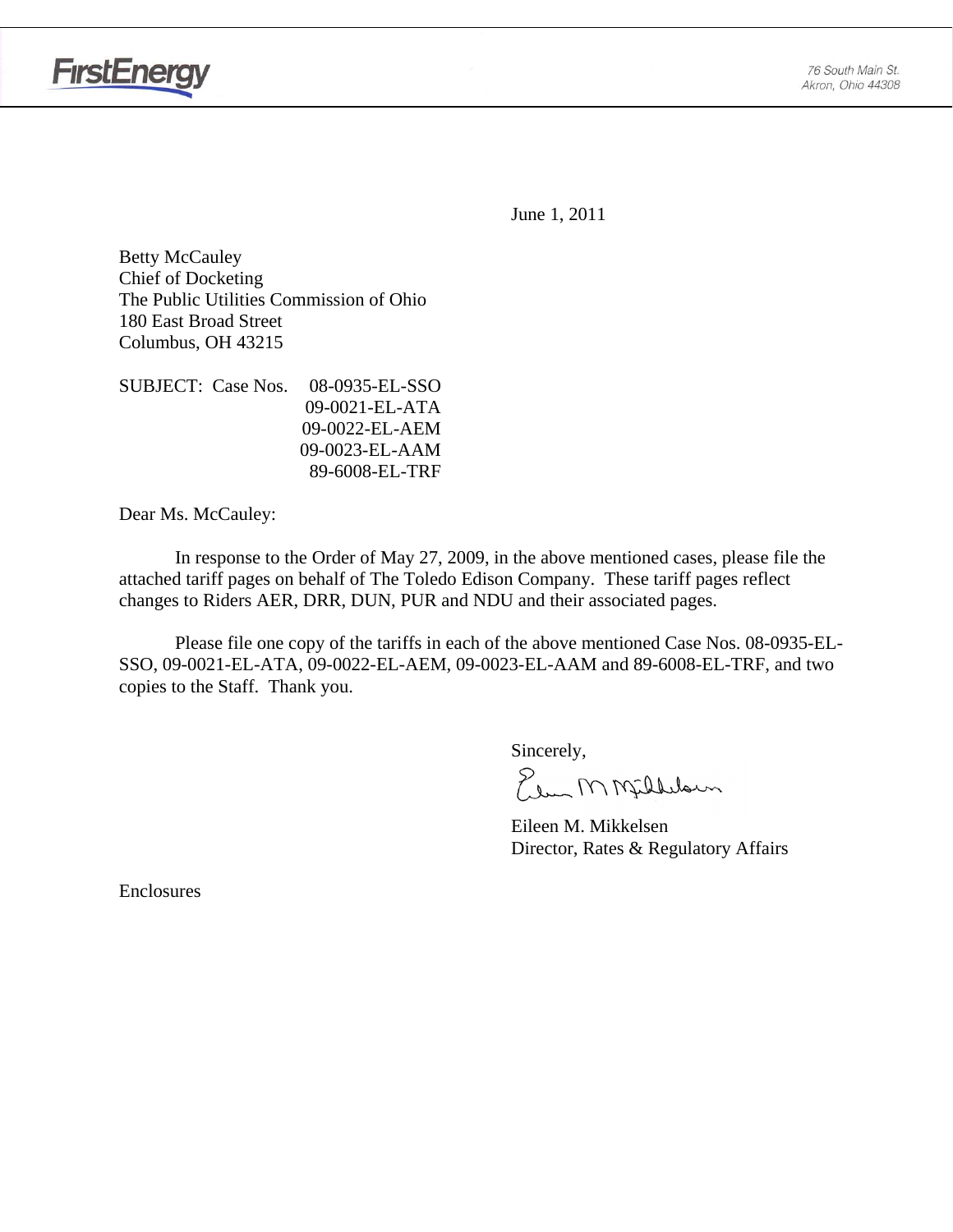#### **TABLE OF CONTENTS**

The following rates, rules and regulations for electric service are applicable throughout the Company's service territory except as noted.

|                                                      | <b>Sheet</b>   | <b>Effective</b><br><b>Date</b> |
|------------------------------------------------------|----------------|---------------------------------|
| <b>TABLE OF CONTENTS</b>                             | 1              | 07-01-11                        |
| <b>DEFINITION OF TERRITORY</b>                       | 3              | 01-23-09                        |
| <b>ELECTRIC SERVICE REGULATIONS</b>                  | $\overline{4}$ | 12-04-09                        |
| <b>ELECTRIC SERVICE SCHEDULES</b>                    |                |                                 |
| Residential Service (Rate "RS")                      | 10             | $01 - 23 - 09$                  |
| General Service - Secondary (Rate "GS")              | 20             | 01-23-09                        |
| General Service - Primary (Rate "GP")                | 21             | $01 - 23 - 09$                  |
| General Service - Subtransmission (Rate "GSU")       | 22             | 01-23-09                        |
| General Service - Transmission (Rate "GT")           | 23             | $01 - 23 - 09$                  |
| <b>Street Lighting Provisions</b>                    | 30             | $01 - 23 - 09$                  |
| Street Lighting (Rate "STL")                         | 31             | 06-01-09                        |
| Traffic Lighting (Rate "TRF")                        | 32             | 01-23-09                        |
| Private Outdoor Lighting (Rate "POL")                | 33             | 06-01-09                        |
| <b>MISCELLANEOUS CHARGES</b>                         | 75             | 01-23-09                        |
| <b>OTHER SERVICE</b>                                 |                |                                 |
| <b>Partial Service</b>                               | 52             | $01 - 01 - 06$                  |
| Residential Renewable Energy Credit Purchase Program | 60             | 10-01-09                        |
| <b>Cogeneration and Small Power Producer</b>         | 70             | $01 - 01 - 03$                  |
| <b>Interconnection Tariff</b>                        | 76             | $01 - 01 - 09$                  |
| <b>PIPP Customer Discount</b>                        | 80             | 06-01-11                        |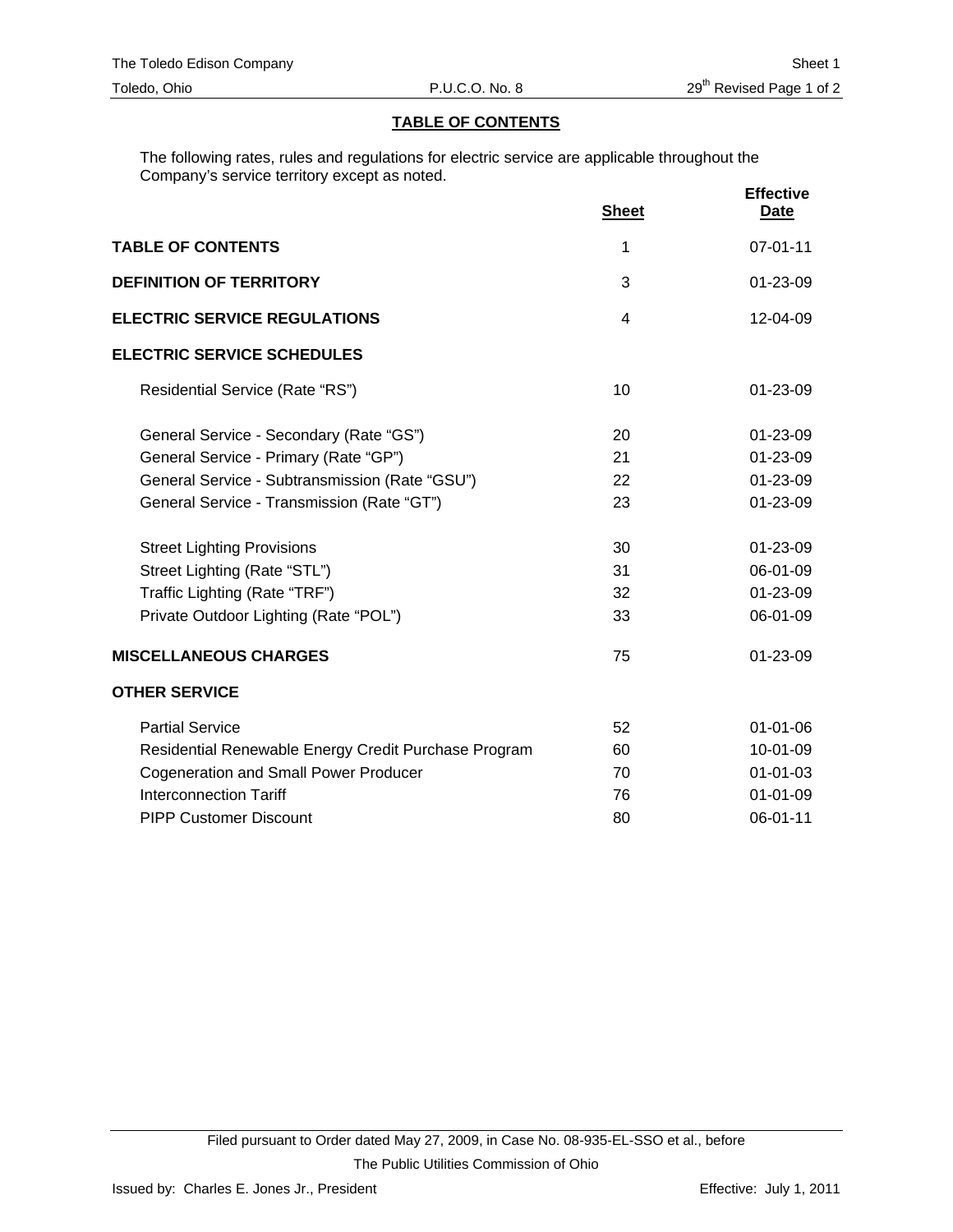# **TABLE OF CONTENTS**

| <b>RIDERS</b>                                          | <b>Sheet</b> | <b>Effective</b><br>Date |
|--------------------------------------------------------|--------------|--------------------------|
| Summary                                                | 80           | 06-01-11                 |
| <b>Residential Distribution Credit</b>                 | 81           | $05 - 21 - 10$           |
| <b>Transmission and Ancillary Services</b>             | 83           | 09-10-10                 |
| <b>Alternative Energy Resource</b>                     | 84           | 07-01-11                 |
| <b>School Distribution Credit</b>                      | 85           | 06-01-09                 |
| <b>Business Distribution Credit</b>                    | 86           | 01-23-09                 |
| <b>Hospital Net Energy Metering</b>                    | 87           | 10-27-09                 |
| Economic Development (4a)                              | 88           | 01-23-09                 |
| <b>Universal Service</b>                               | 90           | 12-22-10                 |
| State kWh Tax                                          | 92           | 01-23-09                 |
| Net Energy Metering                                    | 93           | 10-27-09                 |
| Delta Revenue Recovery                                 | 96           | 07-01-11                 |
| Demand Side Management                                 | 97           | $01 - 01 - 11$           |
| Reasonable Arrangement                                 | 98           | 06-01-09                 |
| <b>Distribution Uncollectible</b>                      | 99           | $07 - 01 - 11$           |
| Economic Load Response Program                         | 101          | 06-01-11                 |
| Optional Load Response Program                         | 102          | 06-01-11                 |
| <b>Generation Cost Reconciliation</b>                  | 103          | 06-01-11                 |
| Fuel                                                   | 105          | 12-14-09                 |
| Advanced Metering Infrastructure / Modern Grid         | 106          | 06-01-11                 |
| Line Extension Cost Recovery                           | 107          | 06-01-09                 |
| <b>Delivery Service Improvement</b>                    | 108          | 04-01-09                 |
| <b>PIPP Uncollectible</b>                              | 109          | $07 - 01 - 11$           |
| Non-Distribution Uncollectible                         | 110          | 07-01-11                 |
| <b>Experimental Real Time Pricing</b>                  | 111          | 06-01-11                 |
| <b>Experimental Critical Peak Pricing</b>              | 113          | 06-01-11                 |
| <b>Generation Service</b>                              | 114          | 06-01-11                 |
| Demand Side Management and Energy Efficiency           | 115          | 06-01-11                 |
| Economic Development                                   | 116          | 06-01-11                 |
| <b>Deferred Generation Cost Recovery</b>               | 117          | 06-01-09                 |
| Deferred Fuel Cost Recovery                            | 118          | $01 - 01 - 11$           |
| Non-Market-Based Services                              | 119          | 06-01-11                 |
| <b>Residential Deferred Distribution Cost Recovery</b> | 120          | 02-01-11                 |
| Non-Residential Deferred Distribution Cost Recovery    | 121          | 02-01-11                 |
| <b>Residential Generation Credit</b>                   | 123          | $05 - 21 - 10$           |
| <b>Delivery Capital Recovery</b>                       | 124          | $01 - 01 - 12$           |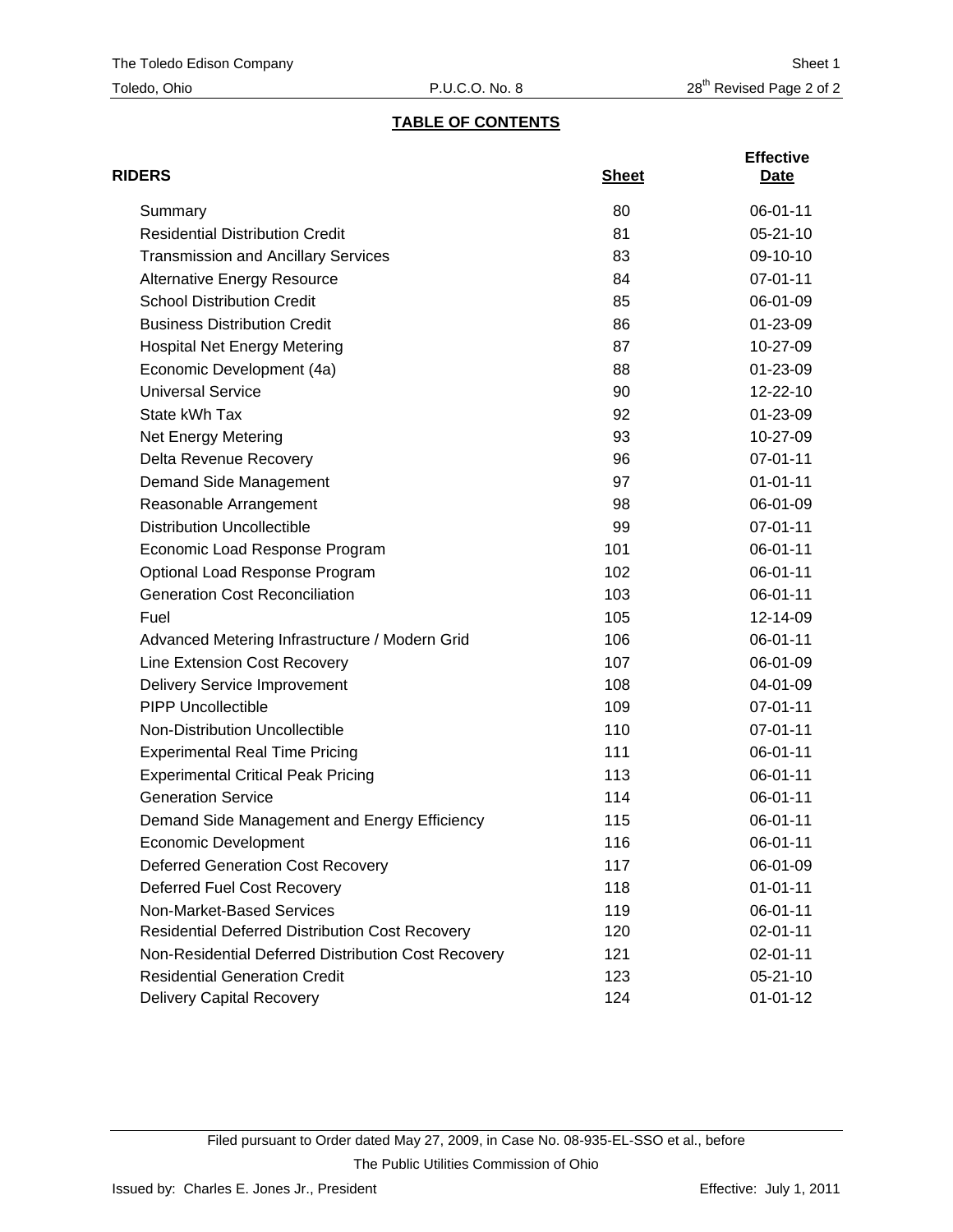## **RIDER AER Alternative Energy Resource Rider**

## **APPLICABILITY:**

Applicable to any customer that takes electric service under the Company's rate schedules. The Alternative Energy Resource Rider (AER) is not applied to customers during the period the customer takes electric generation service from a certified supplier. The following charges will apply, by rate schedule, effective for service rendered beginning July 1, 2011, for all kWhs per kWh:

## **RATE:**

| <b>RS</b>  | 0.3815¢    |
|------------|------------|
| GS         | 0.3815¢    |
| <b>GP</b>  | 0.3683¢    |
| GSU        | 0.3579c    |
| GT         | $0.3576$ ¢ |
| <b>STL</b> | 0.3815¢    |
| <b>TRF</b> | 0.3815c    |
| <b>POL</b> | 0.3815c    |

## **PROVISIONS:**

The charges set forth in this Rider recover costs incurred by the Company associated with securing compliance with the alternative energy resource requirements in Section 4928.64, Revised Code. The costs initially deferred by the Company and subsequently fully recovered through this Rider will be all costs associated with securing compliance with the alternative energy resource requirements including, but not limited to, all Renewable Energy Credits costs, any reasonable costs of administering the request for proposal, and applicable carrying costs.

# **RIDER UPDATES:**

The charges contained in this Rider shall be updated and reconciled on a quarterly basis. No later than December 1st, March 1st, June 1st and September 1st of each year, the Company shall file with the PUCO a request for approval of the rider charges which, unless otherwise ordered by the PUCO, shall become effective on a service rendered basis on January 1st, April 1st, July 1st and October 1st of each year, beginning October 1, 2009.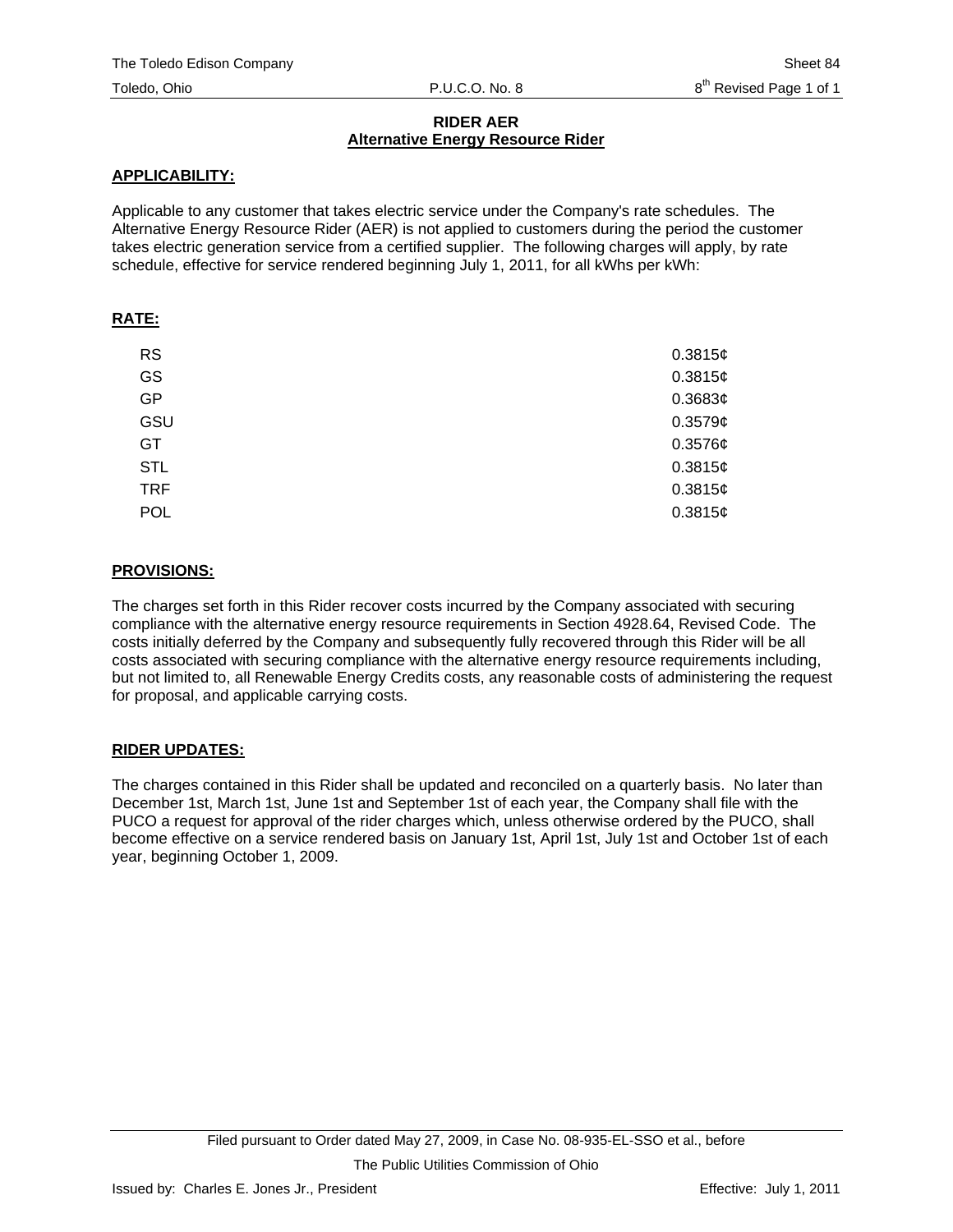#### **RIDER DRR Delta Revenue Recovery Rider**

#### **APPLICABILITY:**

Applicable to any customer receiving electric service under the Company's rate schedules or reasonable arrangement (special contract) approved by the Public Utilities Commission of Ohio. The Delta Revenue Recovery Rider (DRR) charge will apply, for all rate schedules, effective for service rendered beginning July 1, 2011, for all kWhs per kWh. This Rider is not avoidable for customers who take electric generation service from a certified supplier.

## **PURPOSE:**

The DRR charge recovers the difference in revenue ("delta revenue") between the application of rates in the otherwise applicable rate schedule and the result of any economic development schedule, energy efficiency schedule, reasonable arrangement, or governmental special contract approved by the Public Utilities Commission of Ohio on or after January 1, 2009.

#### **RATE:**

DRR charge 0.0000¢

## **RIDER UPDATES:**

The charges contained in this Rider shall be updated and reconciled on a quarterly basis. No later than December 1st, March 1st, June 1st and September 1st of each year, the Company will file with the PUCO a request for approval of the rider charges which, unless otherwise ordered by the PUCO, shall become effective on a service rendered basis on January 1st, April 1st, July 1st and October 1st of each year, beginning October 1, 2009.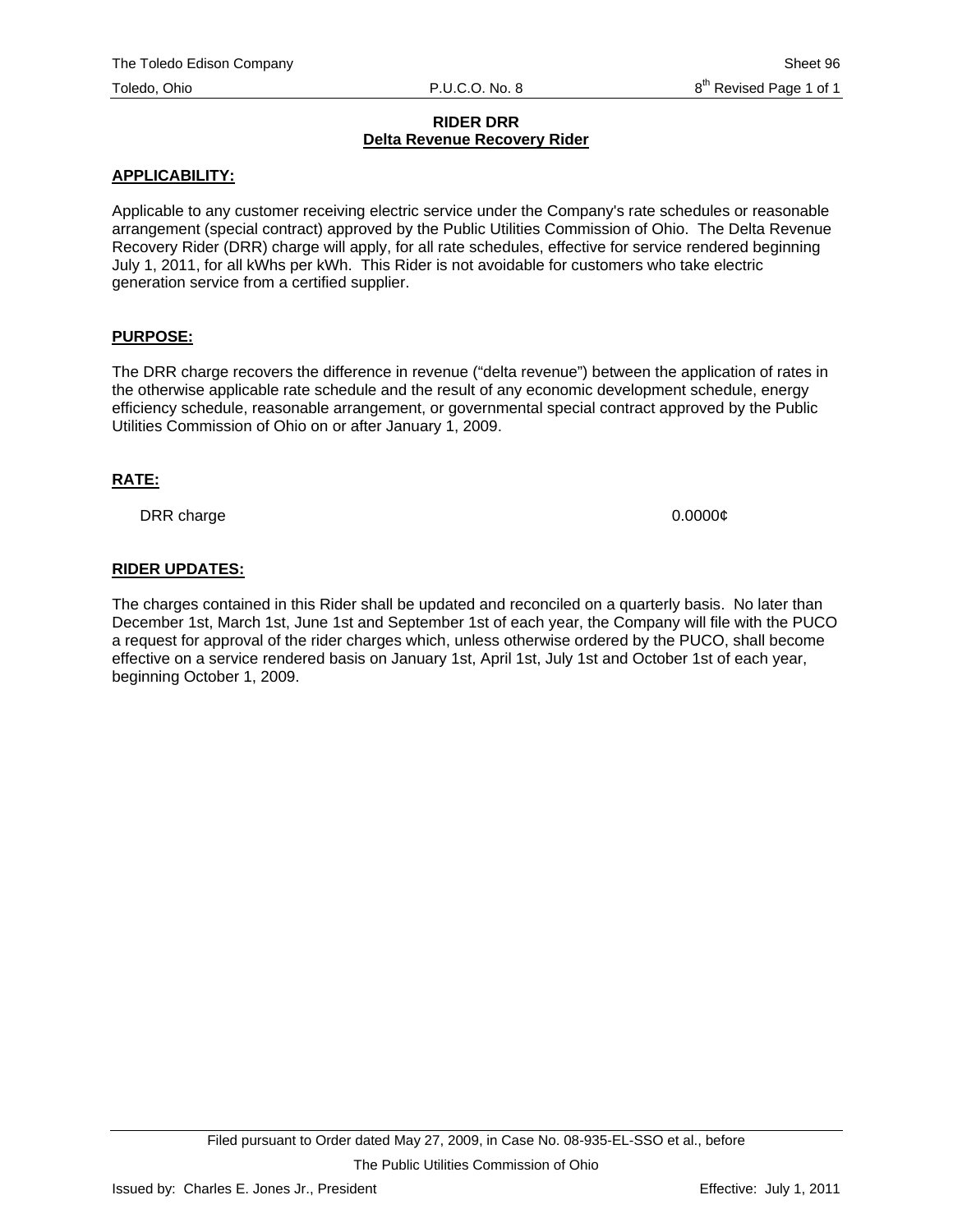## **RIDER DUN Distribution Uncollectible Rider**

#### **APPLICABILITY:**

Applicable to any customer who receives electric service under the Company's rate schedules. The Distribution Uncollectible Rider (DUN) charge will apply, for all rate schedules, effective for service rendered beginning July 1, 2011, for all kWhs per kWh. This Rider is not avoidable for customers during the period the customer takes electric generation service from a certified supplier.

## **RATE:**

DUN charge 0.0181¢

#### **RIDER UPDATES:**

The charges contained in this Rider shall be updated and reconciled on a quarterly basis. No later than December 1st, March 1st, June 1st and September 1st of each year, the Company shall file with the PUCO a request for approval of the rider charges which, unless otherwise ordered by the PUCO, shall become effective on a service rendered basis on January 1st, April 1st, July 1st and October 1st of each year.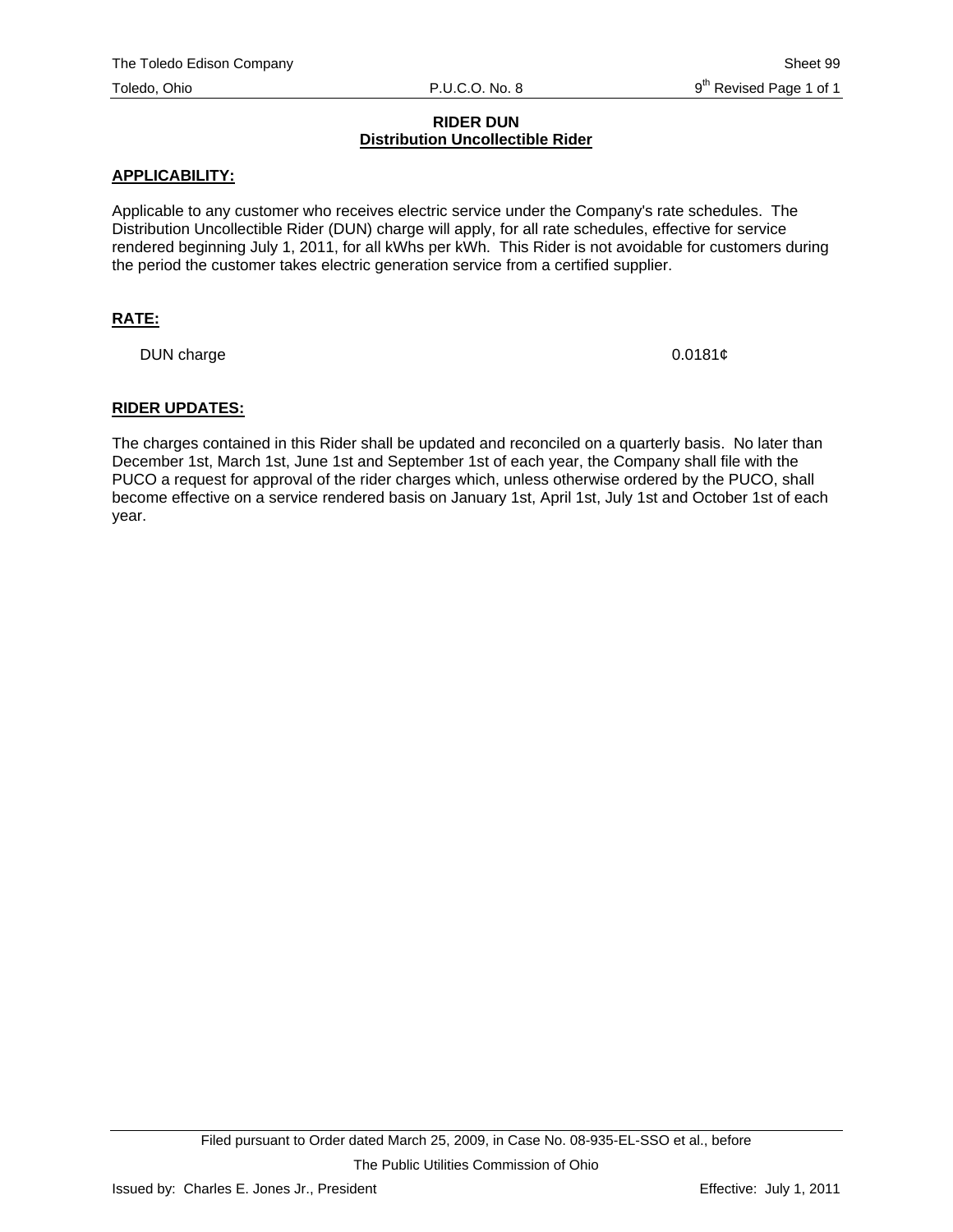#### **RIDER PUR PIPP Uncollectible Rider**

#### **APPLICABILITY:**

Applicable to any customer who receives electric service under the Company's rate schedules. The PIPP Uncollectible Rider (PUR) charge will apply, for all rate schedules, effective for service rendered beginning July 1, 2011, for all kWhs per kWh. This Rider is not avoidable for customers during the period the customer takes electric generation service from a certified supplier. This Rider recovers uncollectible expense associated with PIPP customers to the extent such expense is incurred by the Company and is not recovered elsewhere.

## **RATE:**

PUR charge 0.0059¢

## **RIDER UPDATES:**

The charges contained in this Rider shall be updated and reconciled on a quarterly basis. No later than December 1st, March 1st, June 1st and September 1st of each year, the Company shall file with the PUCO a request for approval of the rider charges which, unless otherwise ordered by the PUCO, shall become effective on a service rendered basis on January 1st, April 1st, July 1st and October 1st of each year.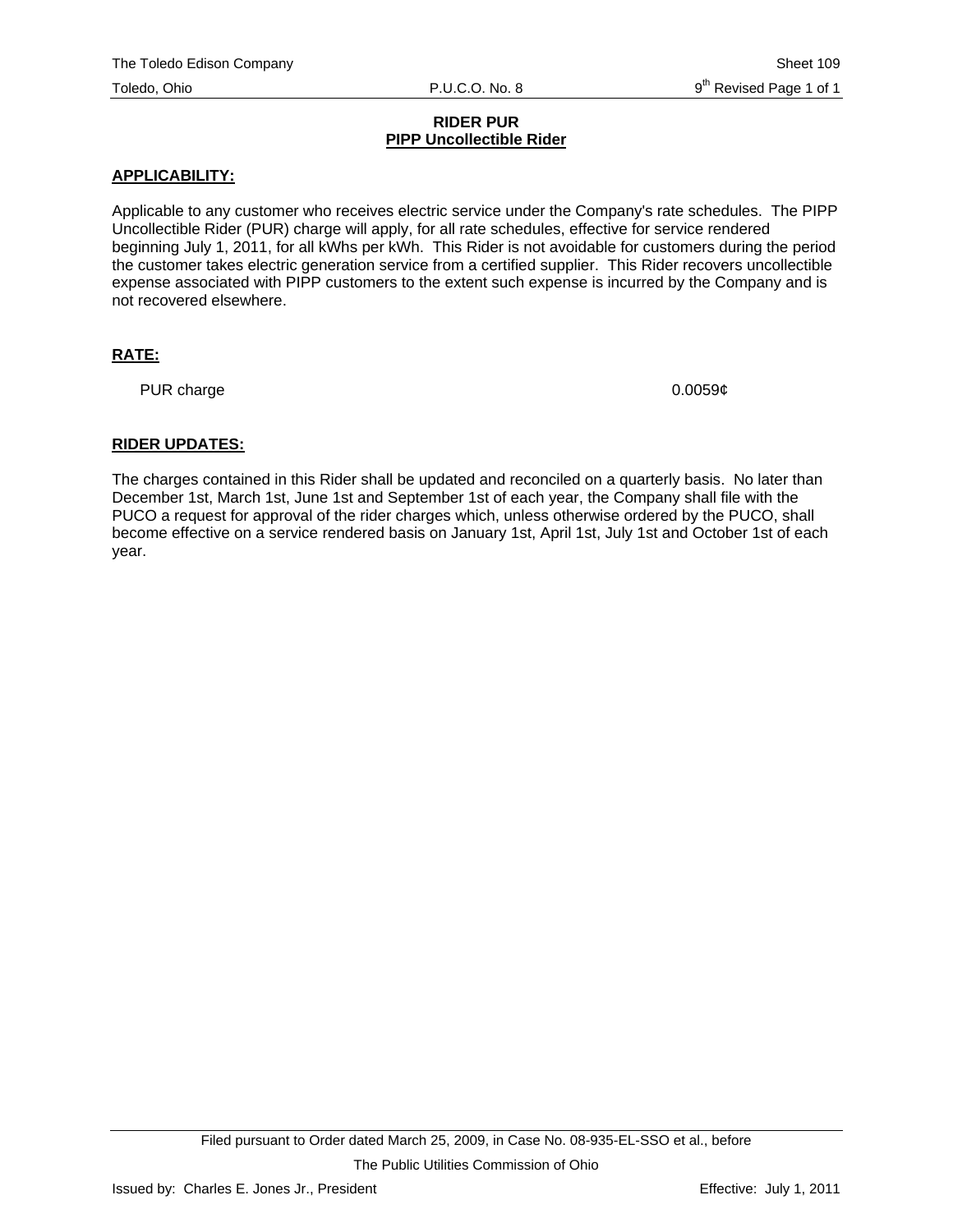#### **RIDER NDU Non-Distribution Uncollectible Rider**

#### **APPLICABILITY:**

Applicable to any customer who receives electric service under the Company's rate schedules. The Non-Distribution Uncollectible Rider (NDU) charge / (credit) will apply, for all rate schedules, effective for service rendered beginning July 1, 2011, for all kWhs per kWh. This Rider is not applied to customers during the period the customer takes electric generation service from a certified supplier.

## **RATE:**

NDU charge / (credit) 0.2509¢

#### **RIDER UPDATES:**

The charges / credits contained in this Rider shall be updated and reconciled on a quarterly basis. No later than December 1st, March 1st, June 1st and September 1st of each year, the Company shall file with the PUCO a request for approval of the rider charges / credits which, unless otherwise ordered by the PUCO, shall become effective on a service rendered basis on January 1st, April 1st, July 1st and October 1st of each year.